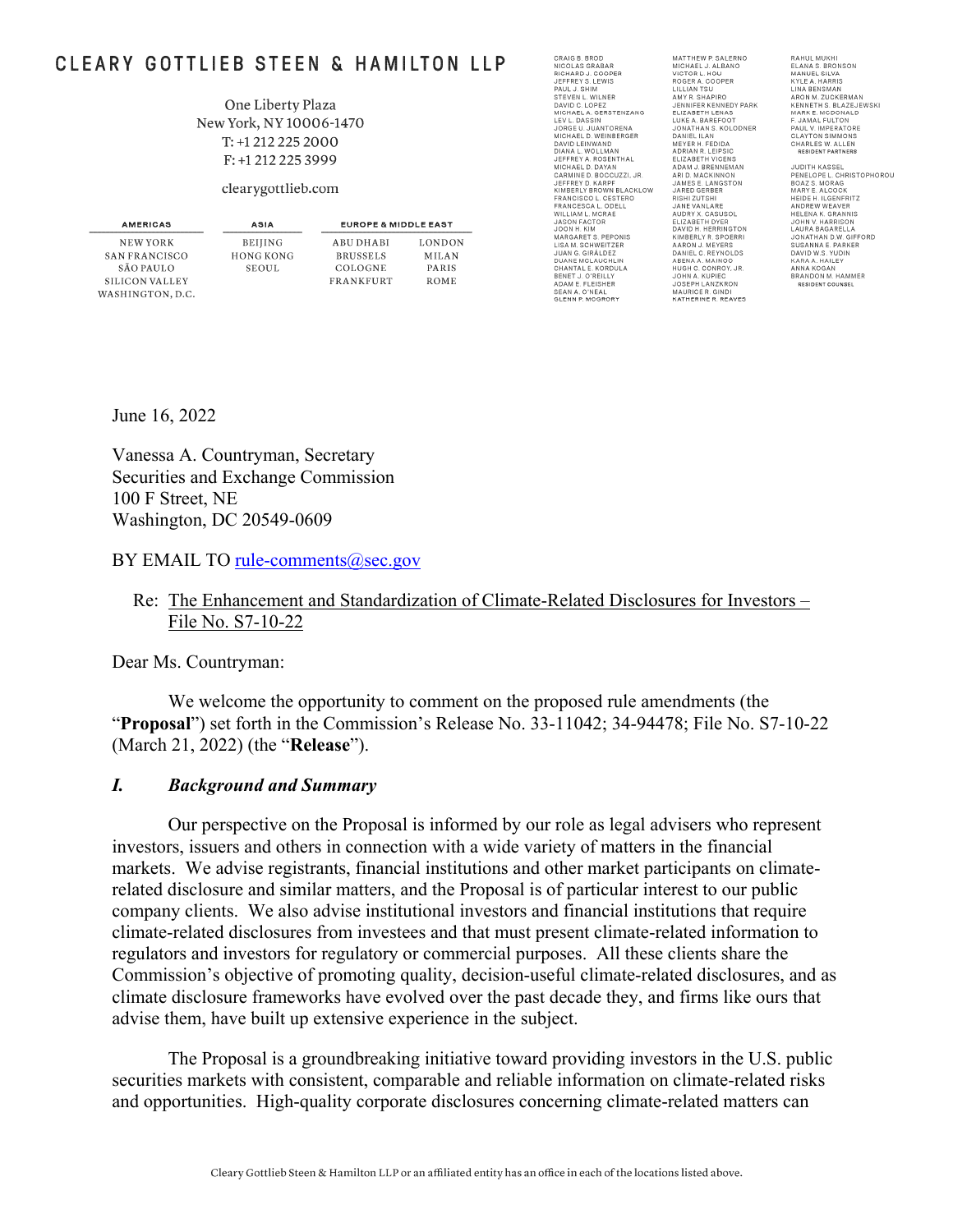make an important contribution to the Commission's mission of protecting investors, maintaining fair, orderly and efficient markets and facilitating capital formation.

But the interests of investors will be best served if the Commission's rules contribute to a broader eco-system of climate-related information provided by multiple economic actors (not just U.S. reporting companies) acting under multiple frameworks (not just the SEC's rules). To that end, we believe the Proposal does not take sufficient account of three major themes:

- *Coordination across markets and geographies.* The standards for disclosure across the major world financial markets should be as consistent as possible. We agree with the Commission's decision to base the Proposal on the recommendations of the Task Force on Climate-related Financial Disclosures (the "**TCFD Framework**")<sup>1</sup>, and it should encourage the development and acceptance of quality disclosure frameworks everywhere – including different jurisdictions and different regulatory regimes – and not just in the U.S. public securities markets. There will not be only one high-quality disclosure framework in the world.
- *Attractiveness of U.S. public markets.* The Commission's disclosure requirements should not unnecessarily deter companies from using the U.S. public markets or penalize those that do. To this end, the requirements should be practicable, should require only information investors have sought and will use, and should avoid imposing unnecessary burdens on registrants.
- *Flexibility.* Climate-related disclosures are in their infancy, with rapidly changing practices, methods and standards, and the Commission's disclosure framework should accommodate experimentation and evolution of disclosure practices. Freezing yesterday's techniques with SEC rules is contrary to the Commission's goals. So is subjecting innovation in climate disclosures to the distractions and costs of entrepreneurial private litigation.

Revising the Proposal with these themes in mind will make it more effectual in serving the interests of investors. We have detailed in Part II of this letter a number of suggested changes that we believe would enhance the efficacy of the Commission's initiative without undermining its integrity. In summary:

> A. Eliminate the financial statement note disclosure. The Commission should eliminate the requirement for note disclosure in audited financial statements. The requirement's proposed 1% threshold is inexplicably low and will result in unnecessary work and in disclosures that are not useful for investors, and concepts in the proposed rule suffer from a lack of clarity. Instead of note disclosure, the Commission could require MD&A disclosure on climate-related metrics.

<sup>1</sup> *See Implementing the Recommendations of the Task Force on Climate-related Financial Disclosures*, TASK FORCE ON CLIMATE-RELATED FINANCIAL DISCLOSURES (Oct. 2021), https://assets.bbhub.io/company/sites/60/2021/07/2021-TCFD-Implementing\_Guidance.pdf.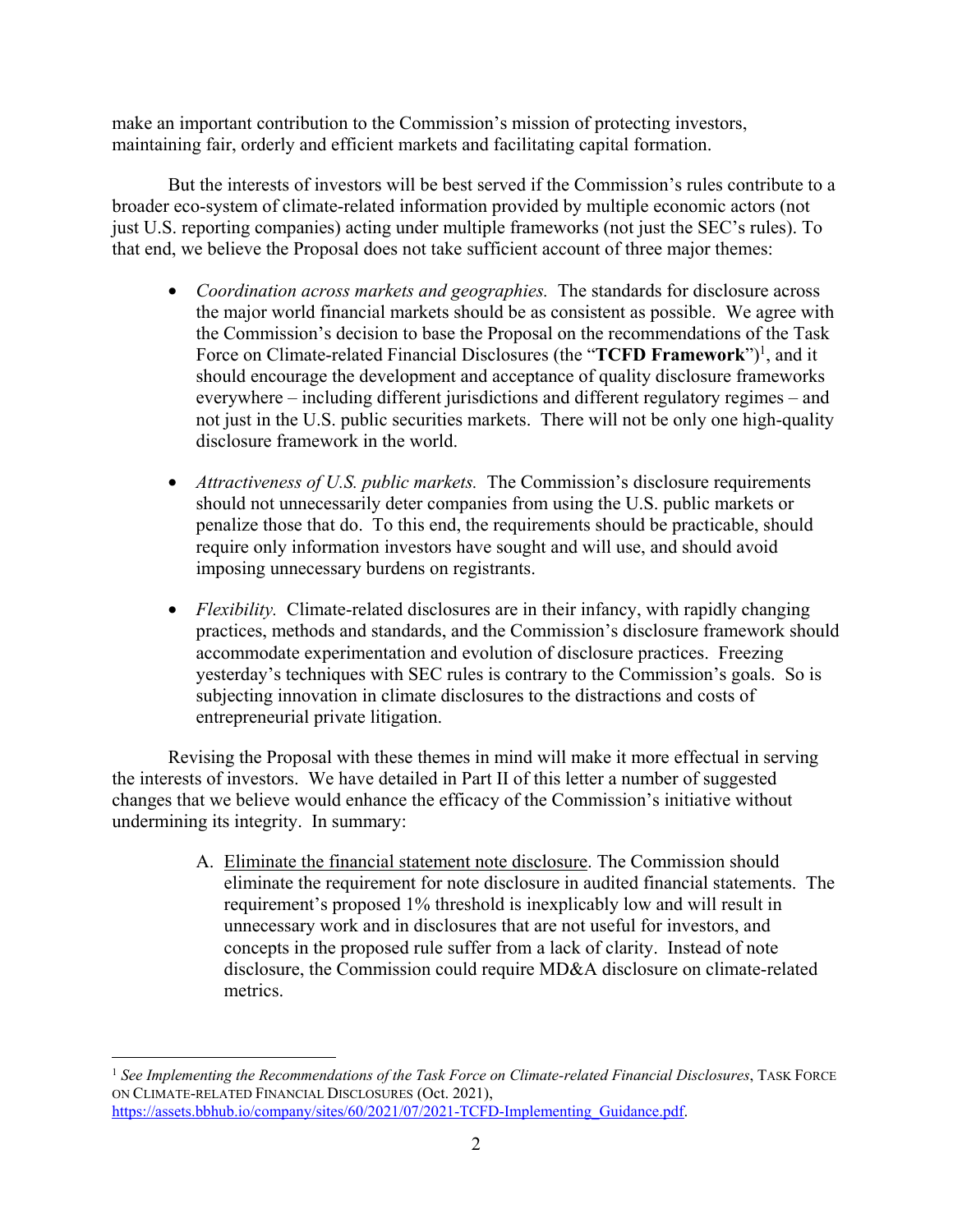- B. Stick with limited assurance. With respect to the independent attestation requirement, the Commission should defer to future rulemaking the transition to reasonable assurance. Reporting and attestation practices remain in the preliminary stages of development, and even obtaining limited assurance attestations on GHG emissions disclosures presents companies with significant challenges. The Commission should require attestation only at the level of limited assurance while the methodology for GHG emissions verification continues to develop.
- C. Add an alternative reporting provision. To encourage the development and acceptance of equally effective frameworks other than its own, the Commission should add an alternative reporting provision, and the provision should permit reliance on the recently proposed ISSB standard. Such a provision would also reduce the risk that the climate disclosure rules will be an incentive for companies to avoid or exit the U.S. public markets.
- D. Extend the liability safe harbor. The Commission should extend the liability safe harbor provided for Scope 3 emissions disclosures to other disclosures where (i) the disclosure is necessarily forward-looking, (ii) the registrant will be dependent on third-party information or (iii) the methods and standards used in disclosure are evolving, uncertain or subject to change. Inviting private litigation over climate-related disclosures at this stage would chill the development of quality disclosure and create substantial negative externalities.
- E. Give expert directors a safe harbor. The Commission should provide a safe harbor for directors with climate expertise, including for purposes of Section 11 of the Securities Act. Such a safe harbor will alleviate concerns of climate experts who may be considering board service, which will in turn serve the public interest.
- F. Simplify the Scope 3 disclosures. The Commission should accommodate the challenges unique to Scope 3 emissions disclosure by (i) eliminating for Scope 3 emissions the requirement that emissions data be disaggregated by each of seven constituent greenhouse gases, (ii) eliminating for Scope 3 emissions the requirement to disclose GHG intensity in terms of metric tons of CO<sub>2</sub>e per unit of production and (iii) providing an instruction that expressly recognizes the inherent uncertainty of Scope 3 disclosures.
- G. Introduce more flexible filing mechanics. The rules should be more flexible about the mechanism for filing climate-related disclosures. The Commission should allow registrants to file climate disclosures by amending the annual report at any time prior to 120 days after the end of the fiscal year, and the Commission should also allow the corporate governance disclosures required by proposed Items 1501 and 1503(b) to be included in the proxy statement rather than in the annual report.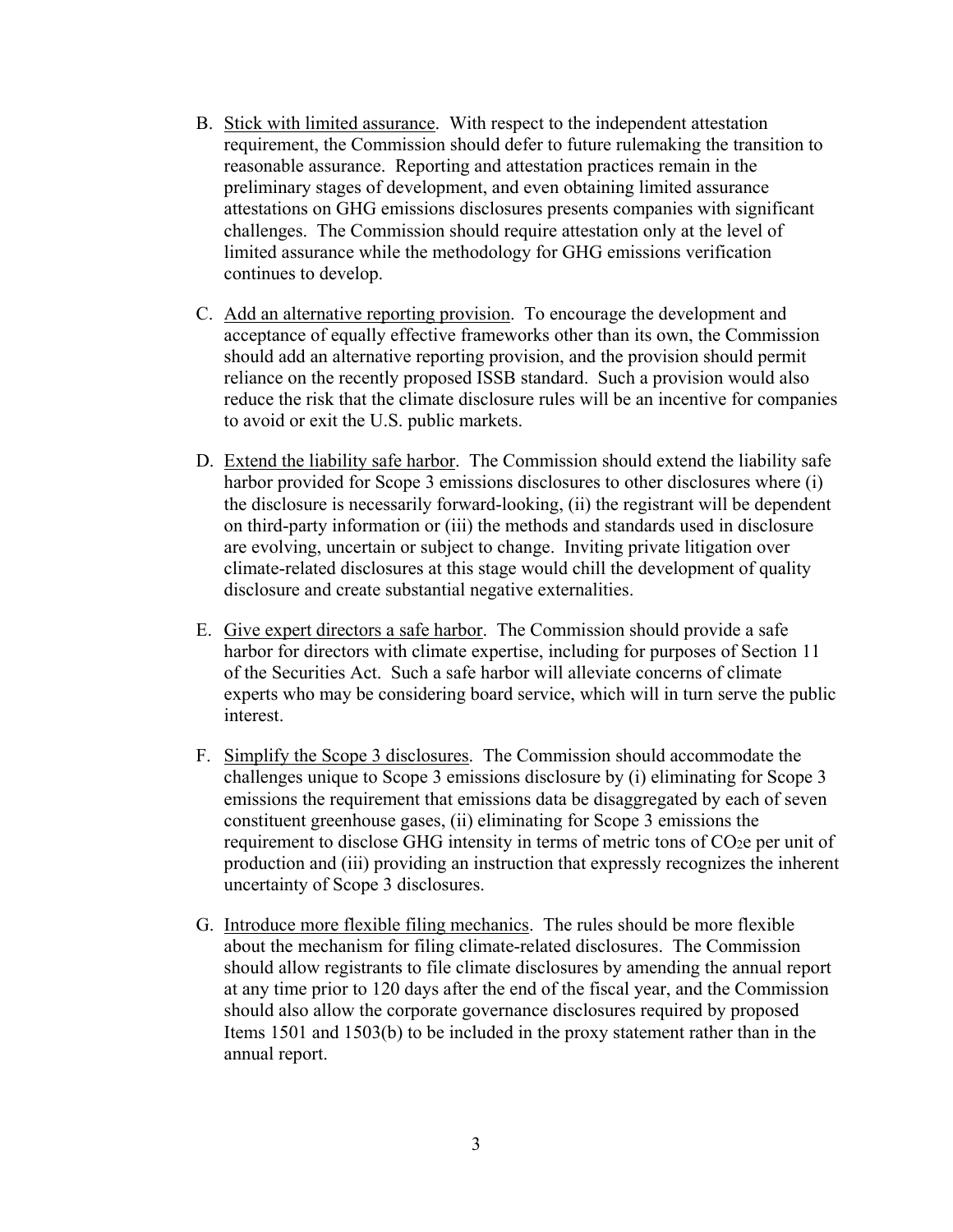- H. Cut back gratuitously prescriptive requirements. The Commission should modify several of the Proposal's excessively detailed requirements in order to provide investors with decision-useful information. In particular, the Commission should permit use of the GHG Protocol's approach to organizational boundaries for GHG emissions, should remove the requirement for disclosure about internal carbon pricing, should revise its proposal concerning disclosure of scenario analysis to require presenting only the climate change scenarios management determines are most useful to investors, should remove the detailed requirement for disclosure about carbon offsets and should broaden the definition of "location."
- I. Eliminate retroactive disclosures. The Commission should not require quantitative climate-related information for periods prior to the rules becoming effective. Many registrants will be developing climate-related disclosure for the first time, and the development of processes for producing such disclosure will take time. Providing this disclosure retroactively for the historical fiscal years prior to the rules becoming effective is likely to be infeasible.
- J. Give registrants time to prepare. The Commission should provide a more realistic compliance timeline. The compliance timeline should provide for at least one year between the adoption of the final rules and the beginning of the first reporting period for which the rules apply in order to allow registrants sufficient time to implement the governance enhancements and develop the climate-related infrastructure and expertise that will be needed to implement the new required disclosures.

Before we turn to our detailed suggestions, we would urge the Commission to be discerning about the nature of the comments it received in response to the statement "Public Input Welcomed on Climate Change Disclosures" issued by Acting Chair Allison Herren Lee on March 15, 2021 (the "**March 2021 Request**") and that it will receive on the Proposal. The Commission's basis for the Proposal rests in part on the proposition that investors in public companies are seeking climate-related disclosures to make investment decisions, and in our experience this is true. However, on several points we highlight below, the Proposal goes beyond current practices and investor preferences in ways that are gratuitous and unjustified. Investors, particularly institutional investors, have made clear to the Commission that they are *not* looking for information that goes beyond what is useful for investment decisions. In this connection, the Commission should distinguish comments by activist interest groups from comments that address the interests of investors and other market participants. All these comments are valuable, but they do not bear equally on the Commission's rationale for the Proposal.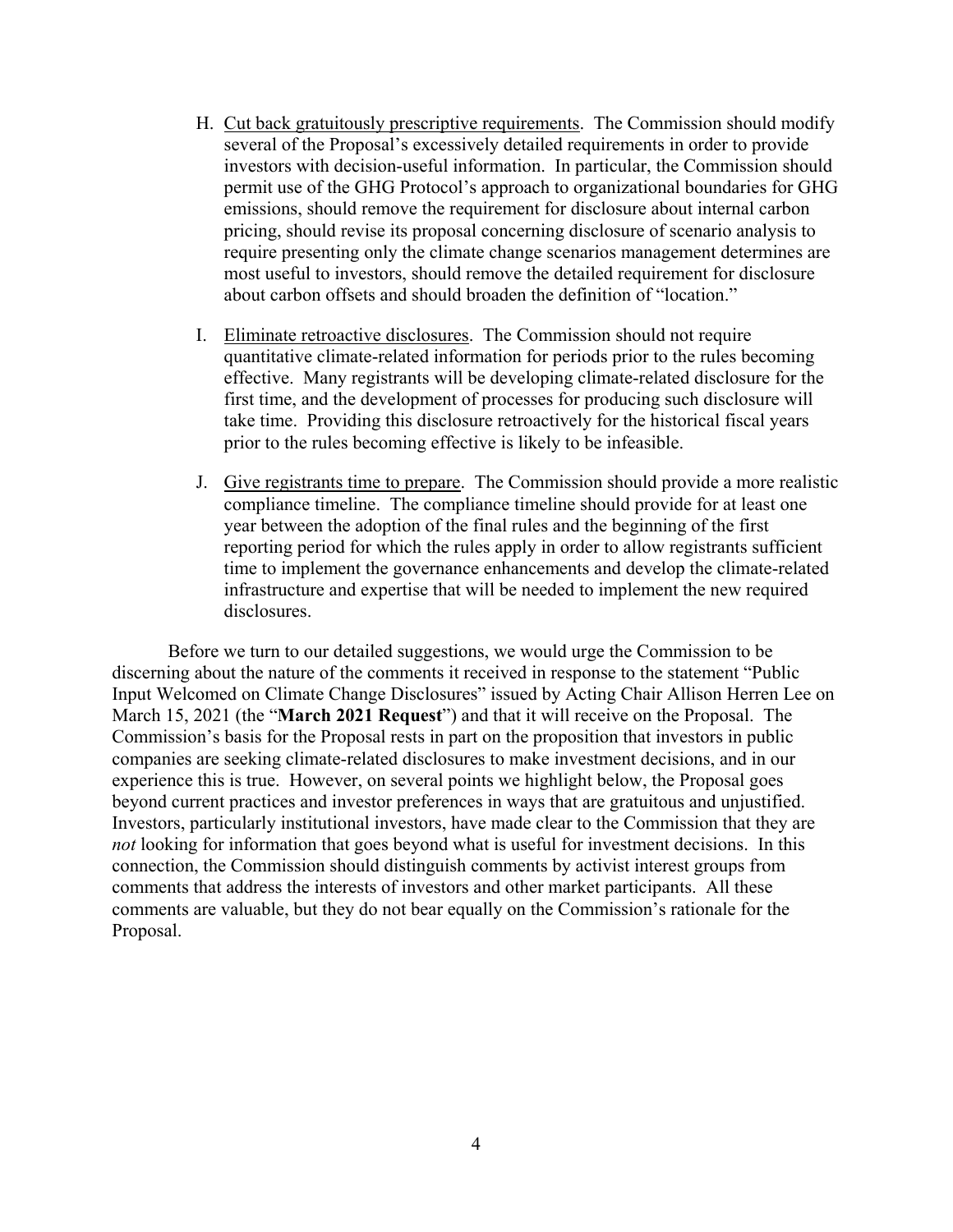#### *II. Specific Comments on the Proposal*

#### **A. The Commission Should Eliminate the Requirement for Note Disclosure in Audited Financial Statements**

#### *There are Better Alternatives to Elicit Climate-Related Metrics Disclosures*

The Proposal for note disclosure in the audited financial statements under proposed Article 14 of Regulation S-X is seriously flawed, and we strongly urge the Commission to eliminate it in its entirety. It will require registrants to ascribe false precision to unmeasurable matters, even when they are trivial, and it will impose impossible tasks on auditors and on internal control systems. It is a prescription for a lot of busywork, which risks delaying and complicating the financial reporting process and ultimately the filing of the annual report, for no advantage.

Proposed Article 14 is unsupported by the record of comments to the Commission and by the market practices and evolving frameworks that have otherwise inspired the Proposal. The Commission has proposed a substantial new body of disclosures that departs from every existing framework and that exceeds the many wish lists submitted to it.

It also unnecessarily short-circuits the standard-setting process for financial statement disclosures. Proposed Article 14 is not just a disclosure requirement: it requires the development of new analytical concepts and measurement and disclosure practices, which should be delegated to the process of the Financial Accounting Standards Board ("**FASB**"). The FASB process for setting new accounting standards is better suited to developing standards for novel and complex types of metrics than rulemaking carried out by the Commission.

The development of metrics to measure climate impacts is an important objective, but the Commission should pursue it by other means. It could require that MD&A include a discussion of the financial statement impact of material climate risks, weather events and transition activities, quantified to the extent practicable. It could require an unaudited presentation, as it does under subpart 1200 of Regulation S-K for oil and gas companies, subpart 1300 of Regulation S-K for mining operations and subpart 1400 of Regulation S-K for banking businesses, but even that approach would only be suitable if the concepts and practices for climate-related metrics are first developed and deepened by market participants, as they were in the case of disclosures for oil and gas, mining and banking.

#### *The Proposed 1% Disclosure Threshold is Inappropriate*

 $\overline{a}$ 

In comparison to the other new information that registrants would be required to disclose under the Proposal, the information sought by proposed Article 14 is of negligible utility to investors, in part because the 1% thresholds are inexplicably low. In contrast to existing materiality precedent of both the U.S. Supreme Court and the Commission, $<sup>2</sup>$  the proposed note</sup> disclosure requirements are pegged to an arbitrary quantitative threshold. Such a threshold fails to take account of "the factual context in which the user of financial statements would view the

<sup>2</sup> *See, e.g.*, Basic, Inc., v. Levinson, 108 S. Ct. 978 (1988) and SEC Staff Accounting Bulletin No. 99 – Materiality, 17 CFR Part 211 (Aug. 12, 1999), https://www.sec.gov/interps/account/sab99.htm#body1 [hereinafter SAB 99].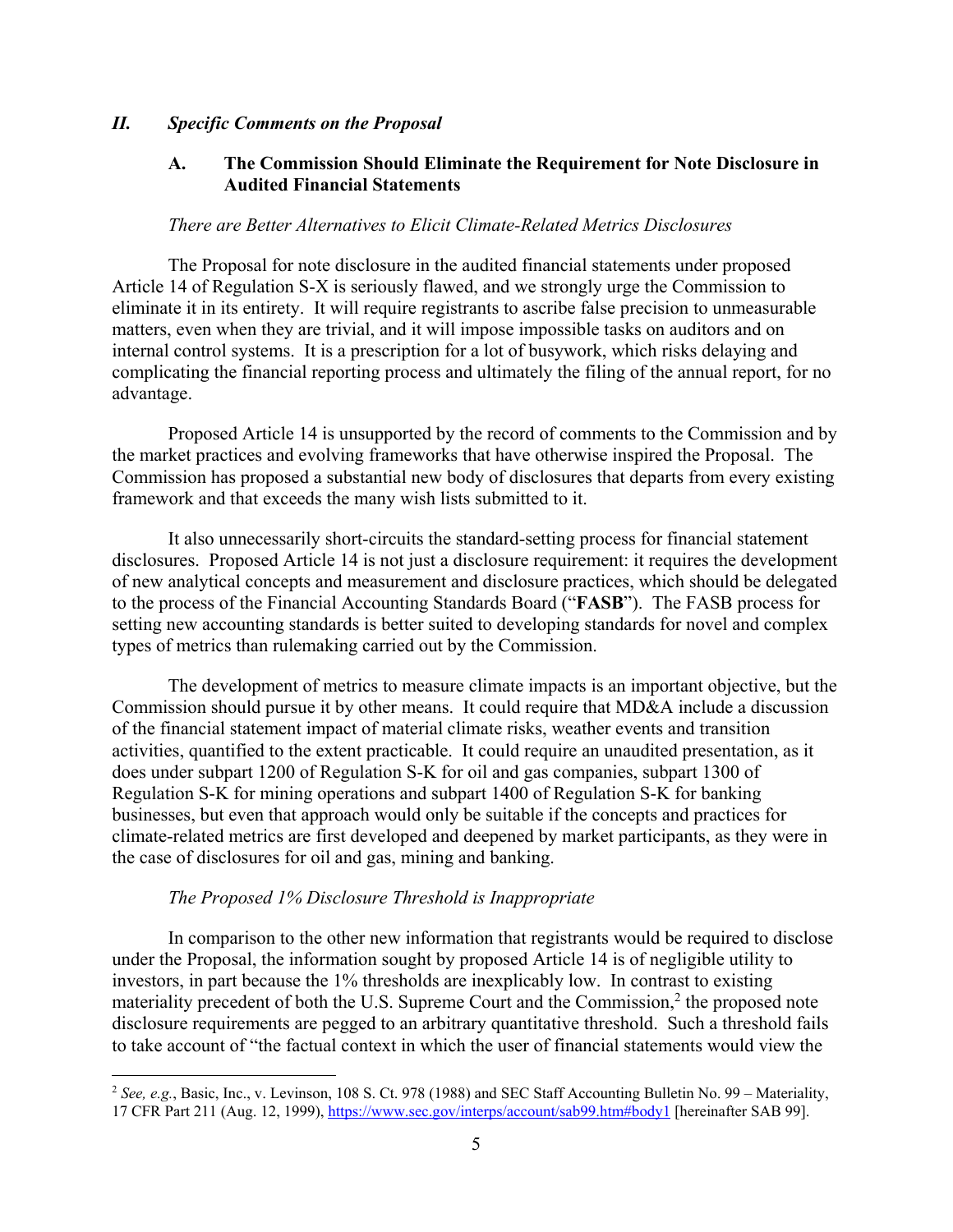financial statement item," even though the Commission has long endorsed the position that "materiality cannot be reduced to a numerical formula." $3$  The proposed note disclosure requirement thus bears a very tenuous relationship to investor decision-making, as it would frequently elicit disclosure that goes well beyond what investors are seeking, may obscure material information and is of no use to anyone.

The threshold may be a reaction to the Commission staff's comment letter engagement in late 2021 with a handful of registrants that indicated that climate change risk and weather effects did not have material impacts on their financial statements, but if so the Commission drew the wrong lesson from that engagement. That experience showed that issuers think carefully about materiality and that they often conclude climate-related effects are not material. That does not mean registrants would hide behind materiality to evade more specific requirements, and it certainly does not suggest that the financial statements are the right place to impose them.

# *The Concepts Used in the Proposed Rule are Unclear*

The problems with the proposed note disclosure requirement cannot be rectified by simply increasing the thresholds of financial impact, because the concepts in the proposed rule suffer from a lack of clarity. At a minimum, the rules would need to include clear definitions of "severe weather events," "other natural conditions" and "transition activities" that would enable registrants to identify – on an objective, comparable and auditable basis – which events, conditions or activities must be included. As proposed, it is unclear which impacts would apply, which impacts are causally relevant, and how registrants would disaggregate them from other variables that impact the financial statement line items without relying on a multitude of assumptions that would make the information unreliable and uninformative to investors.

These difficulties are compounded by the fact that the proposed note disclosure would be subject to registrants' internal control over financial reporting and related audit testing. The number of individual judgments and assumptions that would be required to calculate the proposed financial impacts on each line item makes it virtually impossible for registrants to achieve the rigor and verifiability that should characterize audited financial statements.

## **B. With Respect to the Independent Attestation Requirement, the Commission Should Not Impose the Transition to Reasonable Assurance**

The Commission should moderate proposed Item 1505 of Regulation S-K by deferring to future rulemaking the requirement for accelerated filers and large accelerated filers to move to a reasonable assurance level of attestation. To go beyond the limited assurance level of attestation with this Proposal is unnecessary from the perspective of investors and other users of climaterelated disclosures.

The verification of GHG emissions is an evolving field in which standards and practices vary widely. The Proposal does not set forth detailed methodology for providing attestations, and we agree it should not do so. Many companies currently obtain limited assurance attestations on their GHG emissions disclosures, but obtaining even this lower level of assurance presents significant challenges. There is currently no uniform standard for what is required to

<sup>1</sup> 3 SAB 99.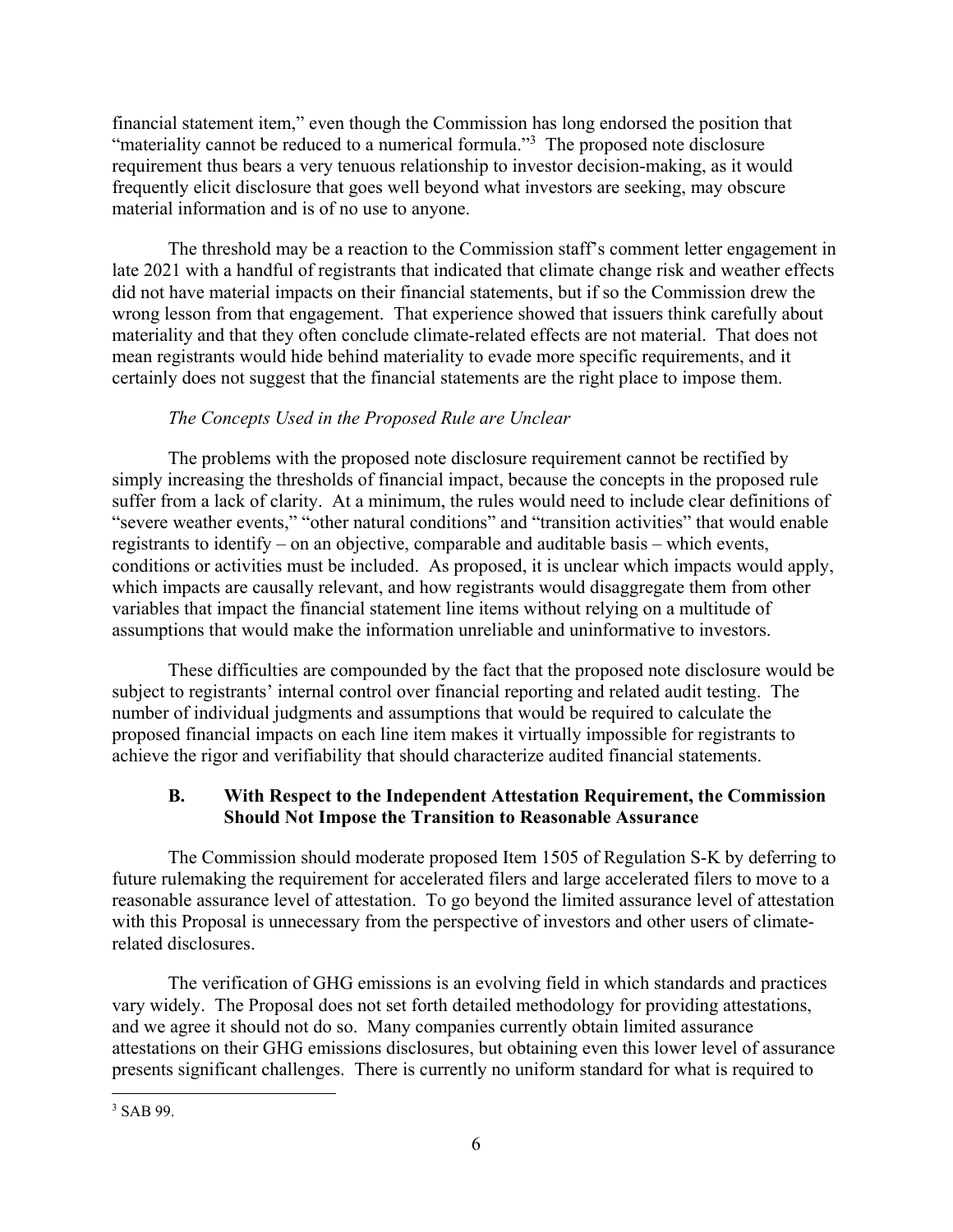provide attestation, and a consensus has yet to emerge on methods, processes or results required for a provider to attest to "limited assurance." Because reporting and attestation practices are in the preliminary stages of development, it is premature to mandate that registrants obtain reasonable assurance.

The transition to a reasonable assurance standard has not been supported by investors, and it has no basis in the numerous comments submitted to the Commission in response to the March 2021 Request, or in the practices under other frameworks that have in most respects guided the Proposal. It is unrealistic and would have a detrimental impact on registrants' ability to prepare disclosures by the applicable annual report filing deadline under SEC rules. It would also introduce unnecessary urgency in the continued evolution of GHG emissions verification and risk disrupting an otherwise positive trend.

Instead, the Commission should adopt rules that require attestation only at the level of limited assurance, which will promote well supported and reliable data, while allowing the continued development of GHG emissions verification without the additional challenges of obtaining reasonable assurance.

### **C. The Commission Should Add an Alternative Reporting Provision**

In a series of detailed questions in the Release, the Commission raised the question whether it should adopt an alternative reporting provision, under which an issuer could comply with some other disclosure framework in lieu of Subpart 1500 of Regulation S-K and Article 14 of Regulation S-X. We urge the Commission to do so, along the lines set forth below.

The Commission's goal – quality climate-related information for investors – requires not only a high-quality SEC disclosure framework, but also high-quality disclosure frameworks in other jurisdictions and under other auspices. The world will have more than one high-quality reporting framework, at least for the foreseeable future, and the Commission should not suppose that its framework is uniquely suitable for its broader goals. Instead it should encourage the development and acceptance of equally effective frameworks other than its own, to maximize the global impact and quality of climate-related disclosures. A particular strength of some frameworks is the development of sector-specific standards for climate-related disclosures, and a registrant should be able to select among high-quality reporting frameworks the one that best meets the expectations of its investors. In particular, the Commission should accommodate reporting under the proposed International Sustainability Standards Board standard on Climaterelated Disclosures.4

We also believe that an alternative reporting regime would reduce the risk – which we believe is a serious threat to the beneficial impact of the Proposal – that the climate disclosure rules will be an incentive for companies to avoid or exit the U.S. public markets.

 $\overline{a}$ <sup>4</sup> *See Exposure Draft: IFRS S2 Climate-related Disclosures*, INTERNATIONAL SUSTAINABILITY STANDARDS BOARD, (Mar. 2022), https://www.ifrs.org/content/dam/ifrs/project/climate-related-disclosures/issb-exposure-draft-2022-2 climate-related-disclosures.pdf.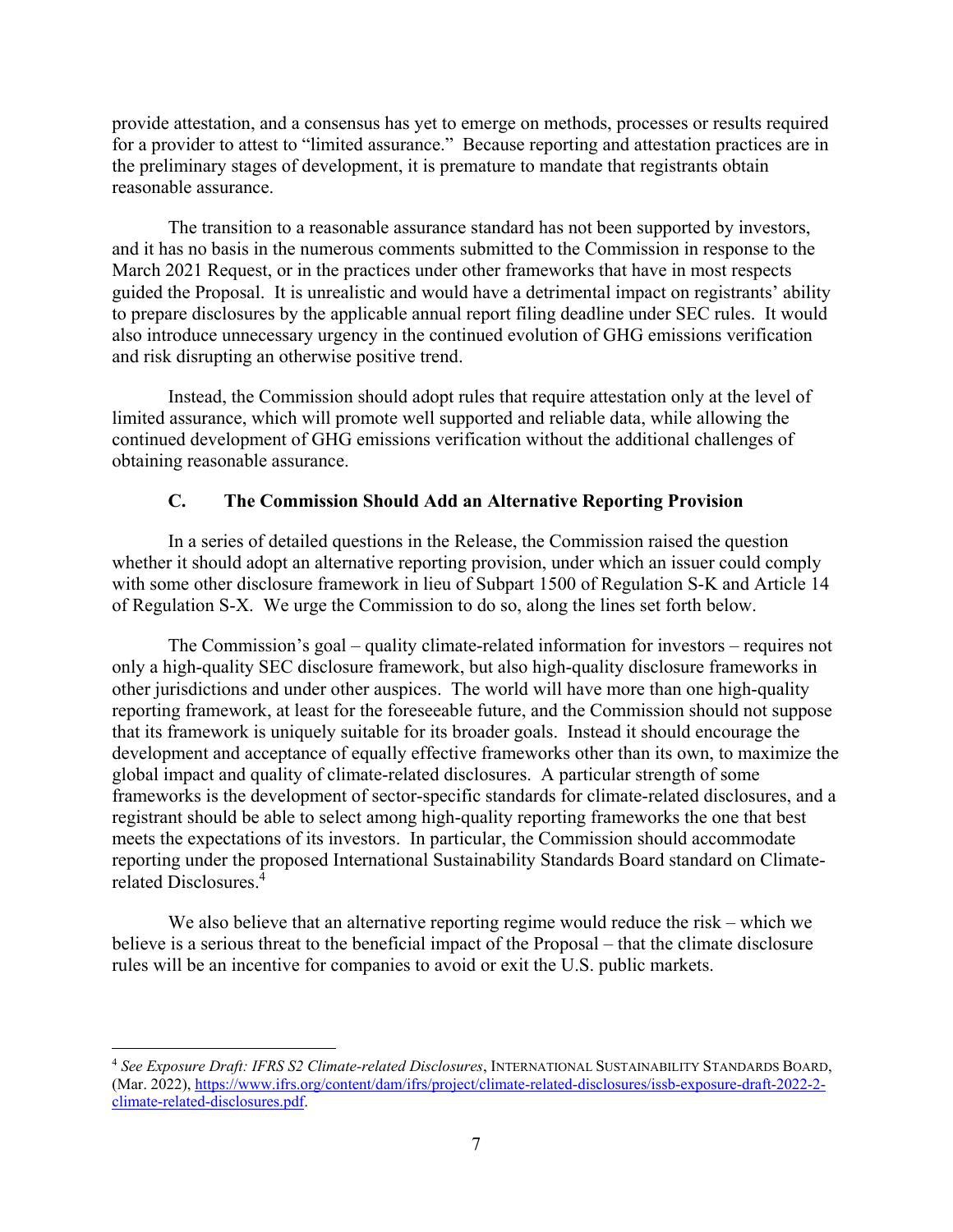An analogy in this regard is the Commission's acceptance of financial statements prepared in accordance with IFRS in filings by foreign private issuers. We believe the acceptance of IFRS, together with the Commission's engagement with IFRS standards and disclosures, has had a very important positive effect on the quality of IFRS reporting around the world, to the benefit of U.S. investors. We also believe it has helped keep the U.S. public markets attractive to non-U.S. issuers. An alternative reporting regime for climate-related information would have similar salutary effects.

Two key points about an alternative reporting provision are addressed further below. In addition to those points, the design of the provision would also need to consider the possibility of alternative mechanics and timing for filing, where mandatory disclosures in another jurisdiction are eligible for the alternative reporting provision.

*Identification of Eligible Alternative Frameworks*. The Commission should establish, in adopting the new climate-related disclosure rules, a process that will continue to be available going forward for identifying eligible alternative reporting frameworks. One possibility would be to provide for a Commission order, and to delegate authority to issue such an order to the Director of the Division of Corporation Finance. This would be similar to the approach the Commission took in its rules requiring disclosure of resource extraction payments pursuant to Section 1504 of the Dodd-Frank Act.

The Commission could identify one or more eligible alternative frameworks in its adopting release for final rules. But if it cannot – because other frameworks are evolving rapidly – its staff should mobilize to identify alternative frameworks promptly, so that registrants can begin planning how they will comply with the rules. An alternative reporting provision will be less effective if it becomes available only after registrants have implemented plans to comply with the principal provisions of the Commission rules.

The Commission should not require mutual recognition as a condition or criterion for recognizing an alternative regime as eligible. There is no particular reason to do so, and the concept is inapposite because many high-quality disclosure frameworks do not emanate from regulatory authorities, or have not been explicitly adopted by them.

*Eligible Issuers*. The alternative reporting provision should be available to any registrant, and should not be limited to foreign private issuers or to dual-listed foreign private issuers. If a framework is determined to be of high quality, there is no reason to limit its availability to a particular class of issuers. An alternative reporting provision will potentially relieve burdens on a dual-listed issuer facing inconsistent requirements, but that is not the principal reason to accommodate alternative frameworks.

The Commission should not require that the registrant be under a legal or regulatory obligation to comply with the alternative framework. A registrant should be able to elect voluntarily to rely on an eligible framework, and to rely on the alternative reporting provision, if it adopts the eligible framework in full.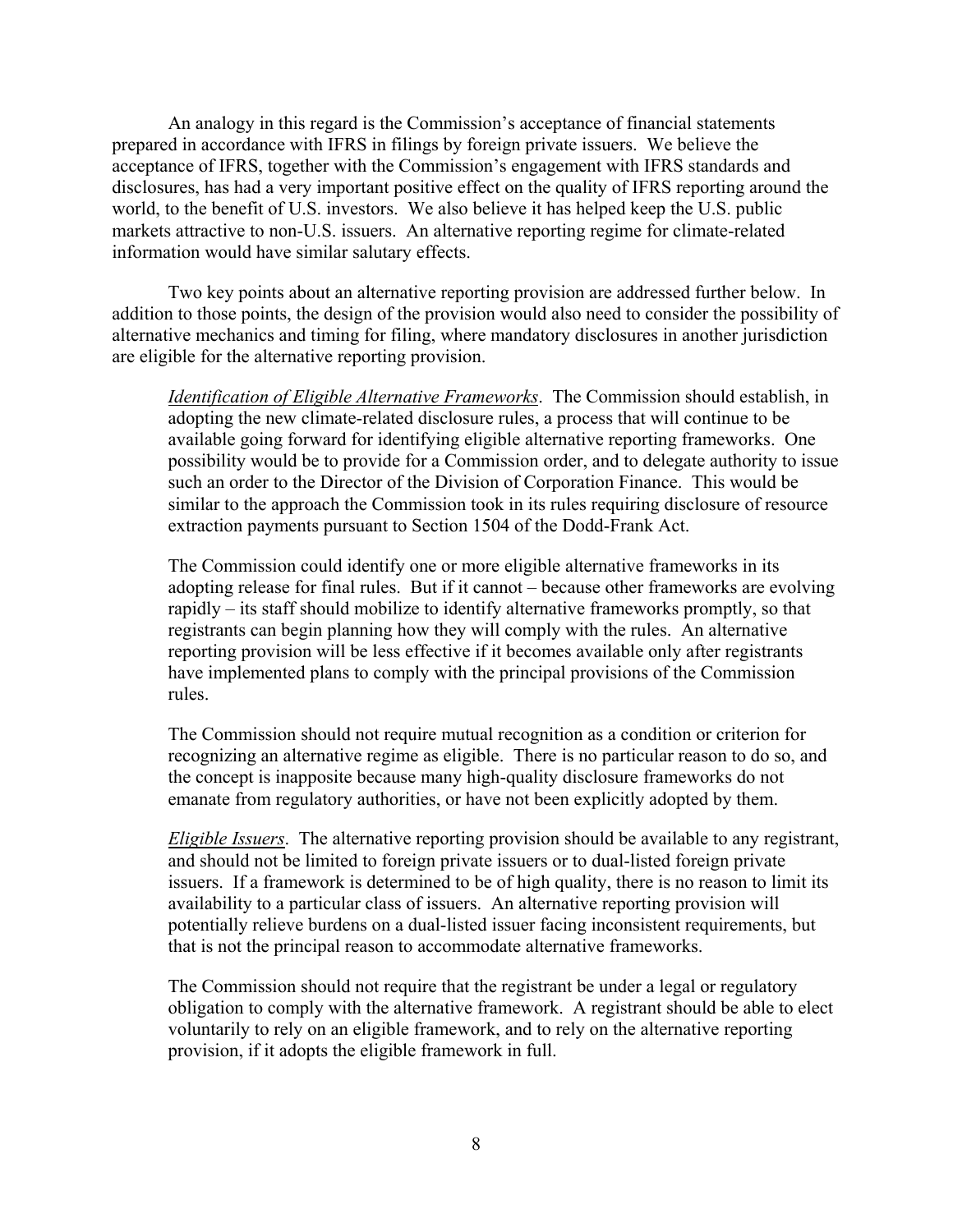The Commission should consider a two-part alternative reporting provision, under which (a) any issuer could report under a limited range of frameworks like ISSB and (b) a foreign private issuer subject to mandatory reporting under any of a broader range of frameworks could rely on that reporting in its SEC filings.

### **D. The Commission Should Expand the Liability Safe Harbor**

The Proposal would make the Commission a major participant in an evolving area of practice globally, taking up the challenge presented by the pioneering work done by investors, companies, standard-setters and other regulators. This is an appropriate step. However, the Proposal would also have the effect of inviting private litigation under the federal securities laws over climate-related disclosures. This will predictably undermine the Commission's objectives by providing an incentive for entrepreneurial litigation against registrants, chilling the development of quality disclosure and creating substantial negative externalities to the detriment of experimentation and innovation by reporting companies. There is no reason to ask private plaintiff-side lawyers to the table while markets and regulators address the complicated and critical topic of developing climate-related disclosure methods and standards.

The Proposal recognizes this in one respect, by including in proposed Item 1504(f) a liability safe harbor for disclosures on Scope 3 greenhouse gas emissions. We support that safe harbor and believe similar protection should extend to other disclosures where (i) the disclosure is necessarily forward-looking, (ii) the registrant will be dependent on third-party information or (iii) the methods and standards used in disclosure are evolving, uncertain or subject to change.

With respect to several provisions of the Proposal, the Release refers to the safe harbor for forward-looking statements under the Private Securities Litigation Reform Act of 1995,<sup>5</sup> but that safe harbor is insufficient for current purposes because (a) it is limited to forward-looking information and (b) it is unavailable in several important circumstances, including disclosure in an initial public offering, disclosure in the financial statements and related notes, disclosures of an "ineligible issuer" (as defined in Rule 405 under the Securities Act) and disclosure that is not identified as forward-looking and accompanied by meaningful cautionary statements.

Consequently we suggest that the Commission include safe harbor protection, drafted like proposed Item 1504(f), that covers at least:

- disclosures on impacts of climate-related risks under proposed Item 1502(b);
- disclosures about future financial statement impacts under proposed Item 1502(d);
- disclosures about scenario analysis under proposed Item  $1502(f)$ ;
- transition plan disclosures under proposed Item  $1503(c)$ ;

 $\overline{a}$ <sup>5</sup> *See* Securities Act of 1933 (the "**Securities Act**"), § 27A, 15 U.S.C. § 77z-2; Securities Exchange Act of 1934 (the "**Exchange Act**"), § 21E, 15 U.S.C. § 78u-5.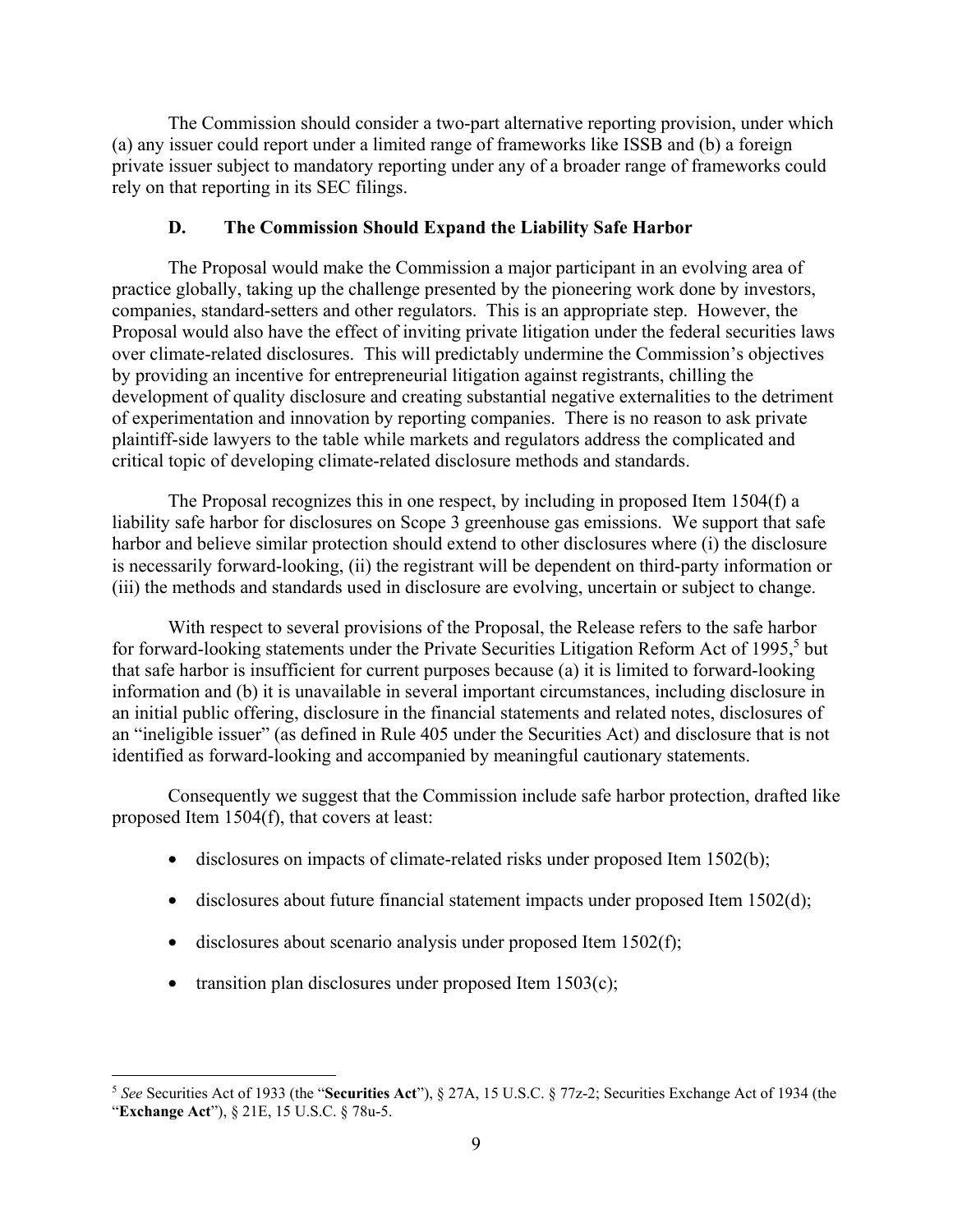- disclosures under proposed Item 1504 on the methodology, significant inputs and significant assumptions that registrants use in the process of calculating GHG emissions;
- "targets and goals" disclosures under proposed Item 1506; and
- forward-looking disclosures in the notes to the audited financial statements pursuant to proposed Article 14 of Regulation S-X.

#### **E. The Commission Should Provide a Safe Harbor for Directors with Climate Expertise**

The proposed language of paragraph  $(a)(1)(ii)$  of proposed Item 1501 would require detailed disclosure of the nature of any board member's climate-risk-related expertise. The Commission should create a safe harbor for such directors to insulate them against additional liability derived solely from their designation as a climate expert.

The Commission provided such a safe harbor when it adopted rules in 2003 on disclosure about audit committee financial experts, providing that no increased responsibility, obligation or liability shall be imposed on a director by virtue of being so designated, including for purposes of Section 11 of the Securities Act.<sup>6</sup> In the adopting release, the Commission noted that a conclusion by a court that designation as an audit committee financial expert could lead to additional obligations or liabilities would "adversely affect the operation of the audit committee and its vital role in [the] financial reporting and public disclosure system, and systems of corporate governance more generally" and "would be adverse to the interests of investors and to the operation of markets and therefore would not be in the public interest."<sup>7</sup> In the Commission's recent proposal on Cybersecurity Risk Management, Strategy, Governance, and Incident Disclosure (the "Cybersecurity Proposal"),<sup>8</sup> the Commission again recognized the importance of such protection, proposing a safe harbor that a designation as an individual with cybersecurity expertise would not result in an individual being deemed an expert for any purpose, including Section 11 liability.<sup>9</sup>

Similarly, paragraph (a)(1)(ii) of proposed Item 1501 should include a safe harbor provision stating that a person who is identified as having expertise in climate risk will not be deemed an expert for any purpose, including, without limitation, for purposes of Section 11 of the Securities Act (15 U.S.C. 77k), as a result of being designated or identified as a director with expertise in climate risk pursuant to proposed Item 1501(a). The language should clarify that Item 1501(a) would not impose additional duties, obligations or liability on the designated individual that are greater than those imposed on such person as a member of board of the

 $6$  17 C.F.R. § 229.407(d)(5)(iv); Form 20-F, Item 16A(d).

<sup>7</sup> Disclosure Required by Sections 406 and 407 of the Sarbanes-Oxley Act of 2002, Exchange Act Release Nos. 33- 8177; 34-47235; File No. S7-40-02 (Jan. 24, 2003).

<sup>8</sup> Cybersecurity Risk Management, Strategy, Governance, and Incident Disclosure, Exchange Act Release Nos. 33- 11038; 34-94382; IC-34529; File No. S7-09-22 (Mar. 9, 2022).

<sup>9</sup> *See* proposed 17 C.F.R. § 229.407(j)(2).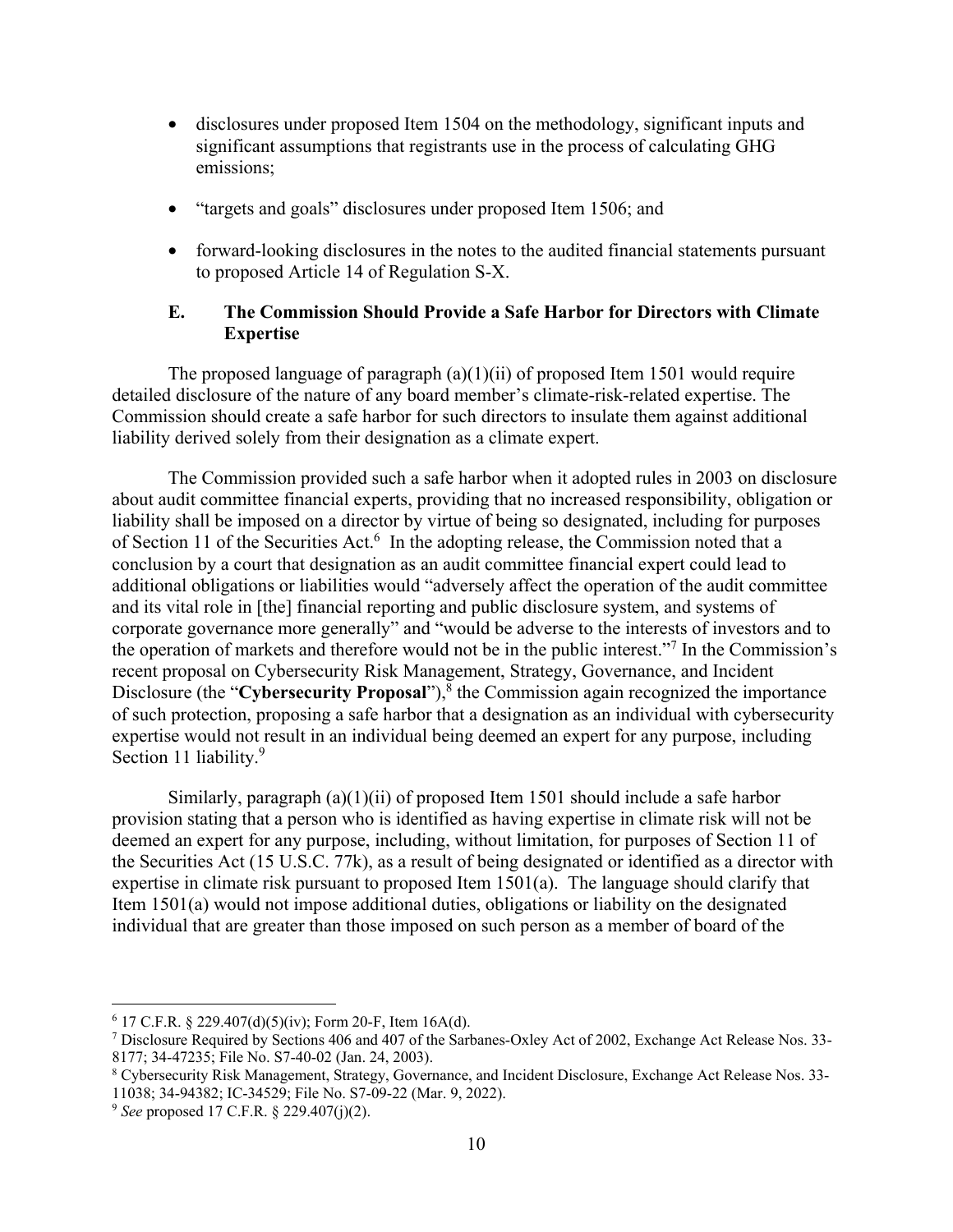directors in the absence of such designation. Including this provision will alleviate concerns of climate experts who may be considering board service and will serve the public interest.

## **F. The Commission Should Accommodate the Challenges Unique to Scope 3 Emissions Disclosure**

The Proposal requires separate and comprehensive disclosure of a registrant's total Scope 3 emissions if such emissions are material, or if the registrant has set a GHG emissions reduction target that includes its Scope 3 emissions.

The Release recognizes that Scope 3 emissions are "a relatively new type of metric" and "may present more challenges than the reporting of Scopes 1 and 2 emissions,"<sup>10</sup> and we support the safe harbor in proposed Item 1504(f). We believe the Commission should go farther to moderate the Scope 3 disclosure requirements and to recognize the particular difficulties of identifying and measuring them, which stem not only from reliance on external data but also from unavailability of information and from the wide range of methods for both identification and measurement. Scope 3 information today is not fully reliable or comparable – not because of a lack of effort or care on the part of individual registrants, but because they are using young and still evolving disclosure standards, definitions and techniques. The situation is likely to change in the future, but today there is no firmly established and widely accepted methodology for identifying and measuring Scope 3 emissions, and the Commission's rules should not be written as if there were. Otherwise the Commission will run the risk of eliciting disclosure that undermines the goals of transparency and comparability.

To mitigate this risk, we suggest that the Commission eliminate for Scope 3 emissions the requirement that emissions data be disaggregated by each of seven constituent greenhouse gases and the requirement to disclose GHG intensity in terms of metric tons of CO2e per unit of production. Both of these requirements present significant challenges and are unlikely to yield dependable, decision-useful disclosure. We also recommend that the Commission address the challenges in Scope 3 emissions disclosure that will arise from use of different reporting periods by a registrant and its suppliers and customers, at least by acknowledging the resulting need to make estimates.

Finally, in connection with the final rule, the Commission should provide an instruction that expressly recognizes the inherent uncertainty of Scope 3 disclosures, and specifically:

- the need to make estimates;
- the need to rely on external data sources;
- the need to make judgments to identify Scope 3 emissions, and the possibility that part of the registrant's material Scope 3 emissions cannot be identified;
- the need to make judgments to measure Scope 3 emissions, and the possibility that part of the registrant's Scope 3 emissions cannot be measured;

 $\overline{a}$  $10$  Release at 182.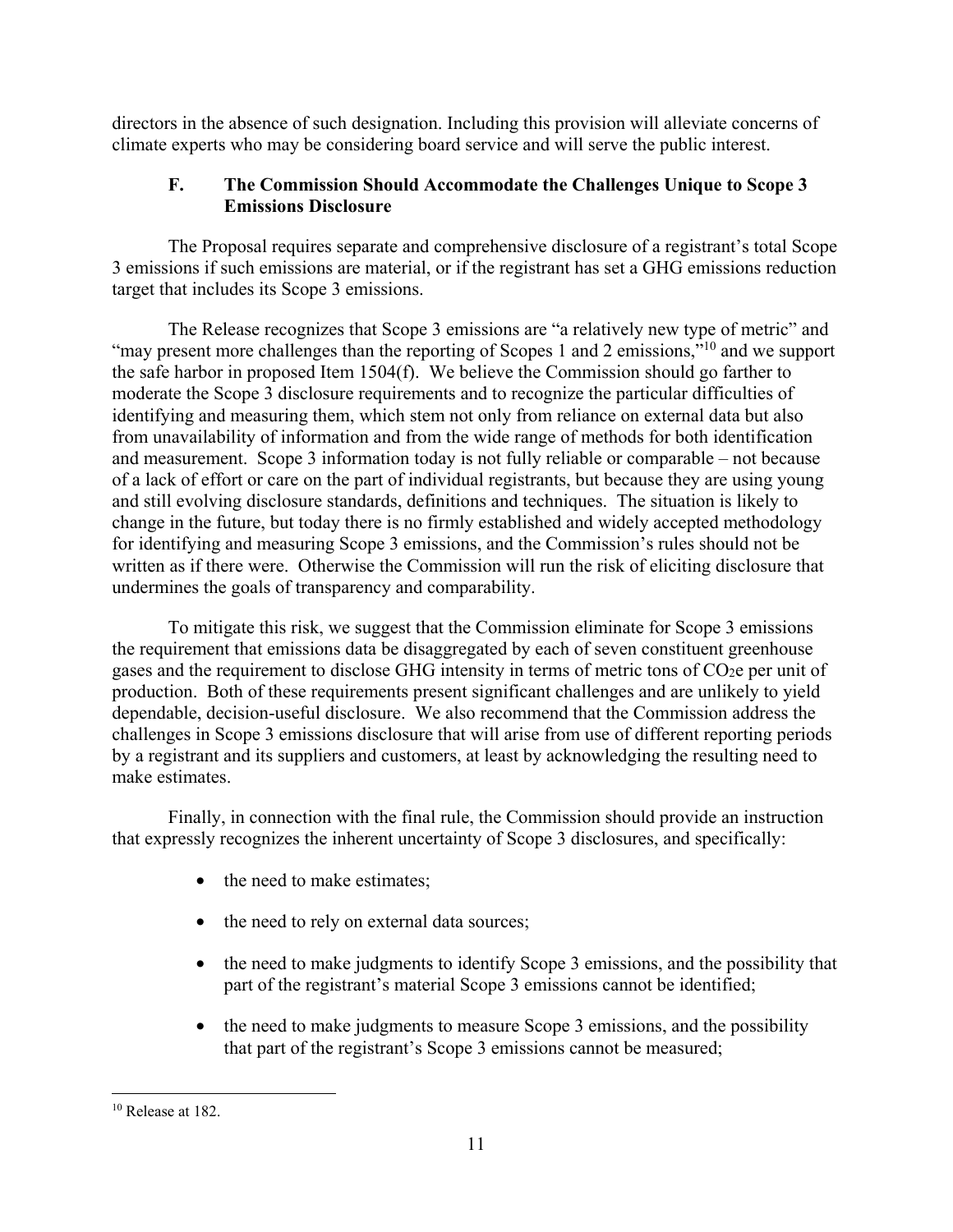- the range of alternative methodologies that may be equally valid and the need to elect among them; and
- the consequent uncertainty of Scope 3 emissions disclosures.

The proposed rule text acknowledges indirectly these methodological challenges, by requiring disclosures on data sources (Items  $1504(c)(2)$  and  $1504(f)(5)$ ), methods (Item  $1504(e)(1)$ ), estimates (Item 1504(e)(4)) and gaps in data (Item 1504(e)(7)). The final rule should recognize them directly.

## **G. The Mechanism for Filing Climate-Related Disclosures Should be More Flexible in Two Respects**

The Proposal generally requires climate-related disclosures to be included in the annual report on Form 10-K or Form 20-F. We recommend that the Commission consider allowing registrants to file climate disclosures by amending the annual report at any time prior to a separate deadline, either 120 days or another appropriate longer period after the end of the fiscal year. This would be analogous to the way current rules permit disclosures to be incorporated by reference into the annual report on Form 10-K from the subsequently-filed proxy statement. We also recommend that the Proposal be amended so as not to require climate-related disclosures in initial registration statements on Form S-1 or Form F-1, as other jurisdictions have chosen not to require climate-related disclosures for new registrants and doing so could deter registrants from using the U.S. public markets. $^{11}$ 

For domestic large accelerated filers and accelerated filers, this approach would alleviate timing pressure that is already very intense, and the additional time will enhance the quality of the resulting disclosures. As for foreign private issuers, today many of them file the annual report on Form 20-F in advance of the deadline, and the change would avoid the risk that they will now delay filing because of the climate-related disclosures.

With respect to corporate governance disclosures required by proposed Items 1501 and 1503(b), the Proposal should be revised to permit this information to be included in the proxy statement rather than in the annual report. That would align these disclosures with the other, comparable disclosures required by Part III of Form 10-K. The Commission took this approach in the Cybersecurity Proposal and should follow it for climate-related governance disclosures.

 $11$  For example, the United Kingdom legislation mandating TCFD-aligned disclosure allows a registrant to include climate-related disclosures in its annual report. *See Mandatory Climate-Related Financial Disclosures By Publicly Quoted Companies, Large Private Companies and LLPs*, DEPARTMENT FOR BUSINESS, ENERGY & INDUSTRIAL STRATEGY (Feb. 2022),

https://assets.publishing.service.gov.uk/government/uploads/system/uploads/attachment\_data/file/1056085/mandato ry-climate-related-financial-disclosures-publicly-quoted-private-cos-llps.pdf.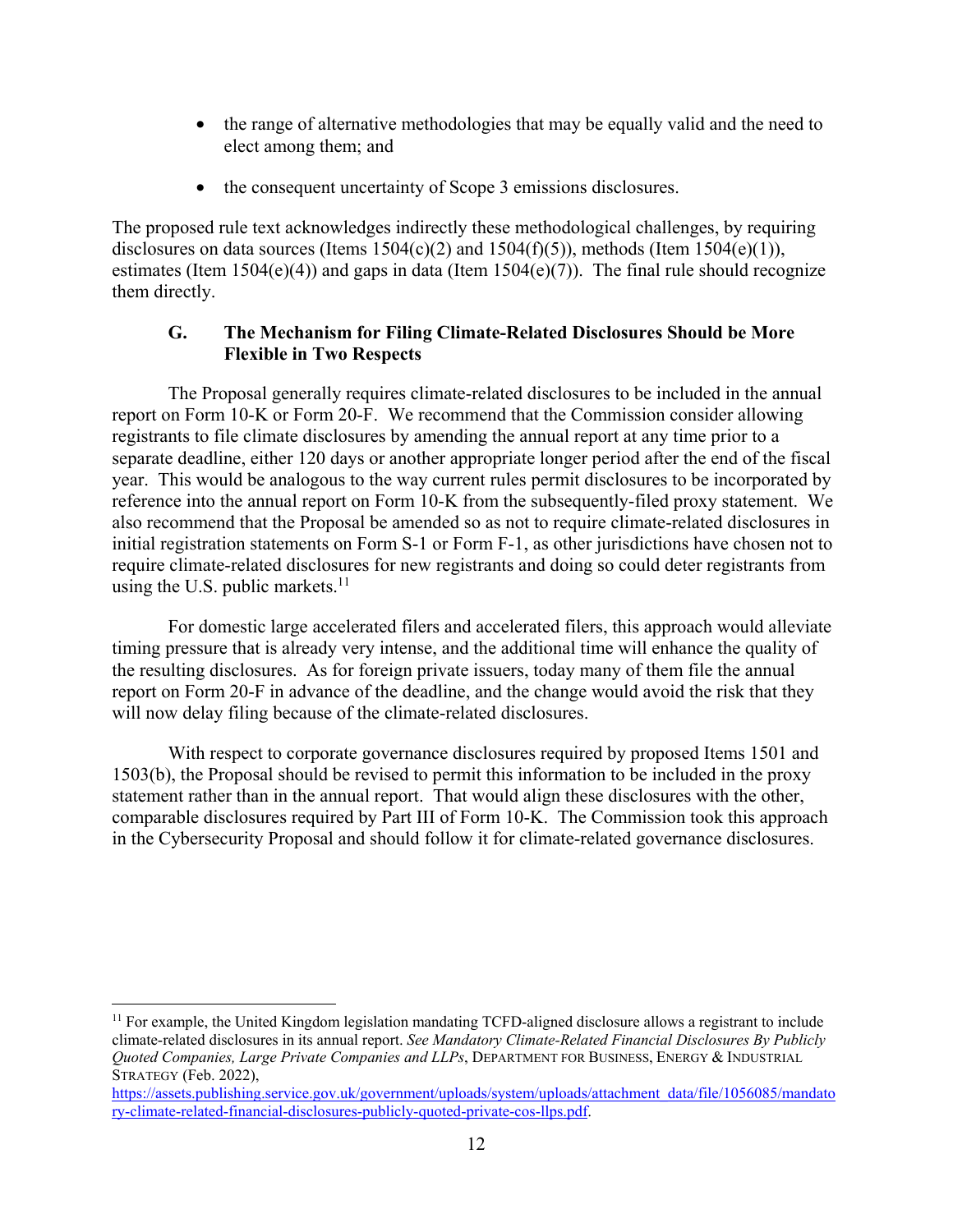#### **H. The Commission Should Modify Several of the Proposal's Excessively Detailed Requirements In Order to Provide Investors with Decision-Useful Information**

#### *The Final Rule Should Permit Use of the GHG Protocol's Approach to Organizational Boundaries for GHG Emissions*

The Proposal requires disclosures about GHG emissions to apply organizational boundaries that are consistent with those applied in the consolidated financial statements. As the Release notes, this differs from the GHG Protocol, which permits the use of organizational boundaries based on either equity share or operational control.<sup>12</sup> The Proposal's method presents significant complications (particularly with respect to the distinction between Scope 1 and Scope 3 disclosures) and has no particular advantages. The Commission should not seek to displace the GHG Protocol (and the other disclosure initiatives that rely on it) in this regard, particularly since this is not supported by the record of comments.

#### *The Commission Should Remove the Requirement for Disclosure About Internal Carbon Pricing*

The Proposal provides for mandatory disclosures by a registrant that "maintains an internal carbon price." The text of proposed Item 1502(e)(1) is vague, and the Release is clear that it represents a compromise. Climate activists contend that economic actors should put a price on the carbon they emit and disclose what price they use, but the Commission chose not to propose such a requirement, because there is not at present an adequate market from which to draw a price and many registrants do not use one. The resulting half-measure – unsupported by market practice or commenter requests – is unwarranted. Companies that are trying to think carefully about climate risks will be subject to an extra disclosure requirement, but many will not, and at the margin some could be deterred from using a carbon price for internal purposes. It is hard to see how that will advance the cause of consistent, comparable, useful disclosure.

#### *The Commission Should Revise its Proposal Concerning Disclosure of Scenario Analysis*

We urge the Commission to reconsider its approach to disclosures about scenario analysis in the two final sentences of proposed Item 1502(f). Other U.S. financial regulators are also considering requirements for the management of climate-related financial risk, $^{13}$  some of which

<sup>&</sup>lt;sup>12</sup> *See Greenhouse Gas Protocol, Companies and Organizations*, https://ghgprotocol.org/companies-and-organizations.

<sup>&</sup>lt;sup>13</sup> For example, within the past 18 months, the Office of the Comptroller of the Currency ("OCC") and the Federal Deposit Insurance Corporation ("**FDIC**") have proposed principles addressing climate-related financial risk management, and the Financial Stability Oversight Council ("**FSOC**") released a report describing climate-related financial risks as an "emerging threat" to financial stability that necessitates action by the financial regulatory agencies and by the industry. *See, e.g.*, *Statement of Principles for Climate-Related Financial Risk Management for Large Financial Institutions*, FDIC, 87 Fed. Reg. 19507 (Apr. 4, 2022); *Principles for Climate-Related Financial Risk Management for Large Banks*, OCC (Dec. 16, 2021), https://www.occ.gov/newsissuances/bulletins/2021/bulletin-2021-62a.pdf; Michael J. Hsu, Acting Comptroller of the Currency, OCC, "Five Climate Questions Every Bank Board Should Ask" (Nov. 8, 2021), https://www.occ.gov/newsissuances/speeches/2021/pub-speech-2021-116.pdf; *Report on Climate-Related Financial Risk*, FSOC (Oct. 21, 2021), https://home.treasury.gov/system/files/261/FSOC-Climate-Report.pdf; Lael Brainard, Governor, Bd. of Governors of the Fed. Reserve Sys., "The Role of Financial Institutions in Tackling the Challenges of Climate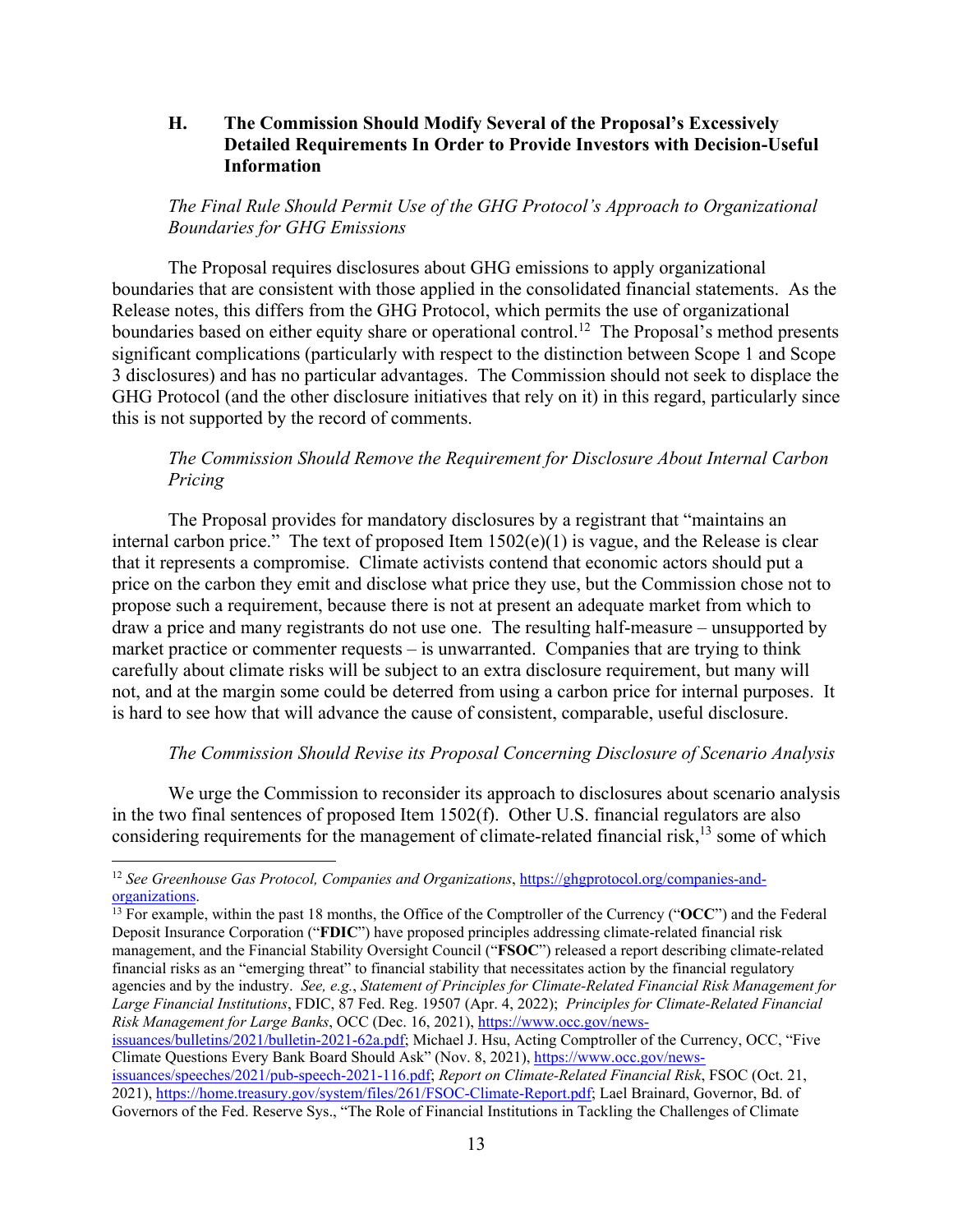are expected to include requirements for scenario analysis, and the Commission should ensure that its approach is not inconsistent with that of other regulators.

As proposed, 1502(f) will present difficulties for registrants regarding both scope and confidentiality. While the Commission's intention with regard to scope is not clear, the language appears to capture any scenario – broadly defined – that the registrant has actually considered, whether or not the registrant has provided public disclosure about it or whether the particular scenario provides decision-useful content to investors. Registrants use scenarios for a wide variety of reasons, some of which have no relevance to investors. Certain types of scenario analysis, particularly at financial institutions, may be performed at the request of regulators and under their supervision, and public disclosure of the analysis is not expected and may not be permitted because the institution's regulator considers it to be confidential supervisory information. Similar concerns apply to supervisory requirements in jurisdictions outside the United States.

Mandatory disclosure of scenario analysis may have the chilling effect of deterring the company from undertaking the scenario analysis. Additionally, such analysis may reflect distinctive elements of a registrant's specific business plan, which should be considered highly confidential.

To address these issues, the Commission should revise the Proposal to limit the scope of the last two sentences of Item 1502(f). The final rule could provide that if a registrant publicly discloses a scenario analysis, it must present the requisite information about the one or more internationally-recognized climate change scenarios management determines are most useful to provide investors with an understanding of its resilience to climate-related risks. This would be similar to the MD&A requirement to present for investors the registrant's financial performance as seen "through the eyes of management."

The Commission should also limit the disclosure requirements to scenarios that the registrant expressly identifies in its public disclosures. Alternatively, the Commission could provide an exception for scenario analysis that is conducted pursuant to a regulatory framework applicable to the registrant or its subsidiaries and that is not otherwise made public.

 $\overline{a}$ 

https://www.dfs.ny.gov/industry\_guidance/industry\_letters/il20201029\_climate\_change\_financial\_risks; *CRA Consideration for Activities that Contribute to Climate Mitigation and Adaptation*, DFS (Feb. 9, 2021), https://www.dfs.ny.gov/industry\_guidance/industry\_letters/il20210209\_cra\_consideration; *Guidance for New York* 

*Domestic Insurers on Managing the Financial Risks from Climate Change*, DFS (Nov. 15, 2021), https://www.dfs.ny.gov/system/files/documents/2021/11/dfs-insurance-climate-guidance-2021\_1.pdf.

Change" (Feb. 18, 2021),

https://www.federalreserve.gov/newsevents/speech/brainard20210218a.htm#:~:text=Financial%20institutions%20ar e%20collecting%20data,balance%20sheets%20and%20business%20models. In addition, the New York State Department of Financial Services ("**DFS**") has issued guidance on managing the financial risks arising from climate change to all New York-regulated banking organizations and New York domestic insurers. *See Climate Change and Financial Risks*, DFS (Oct. 29, 2020),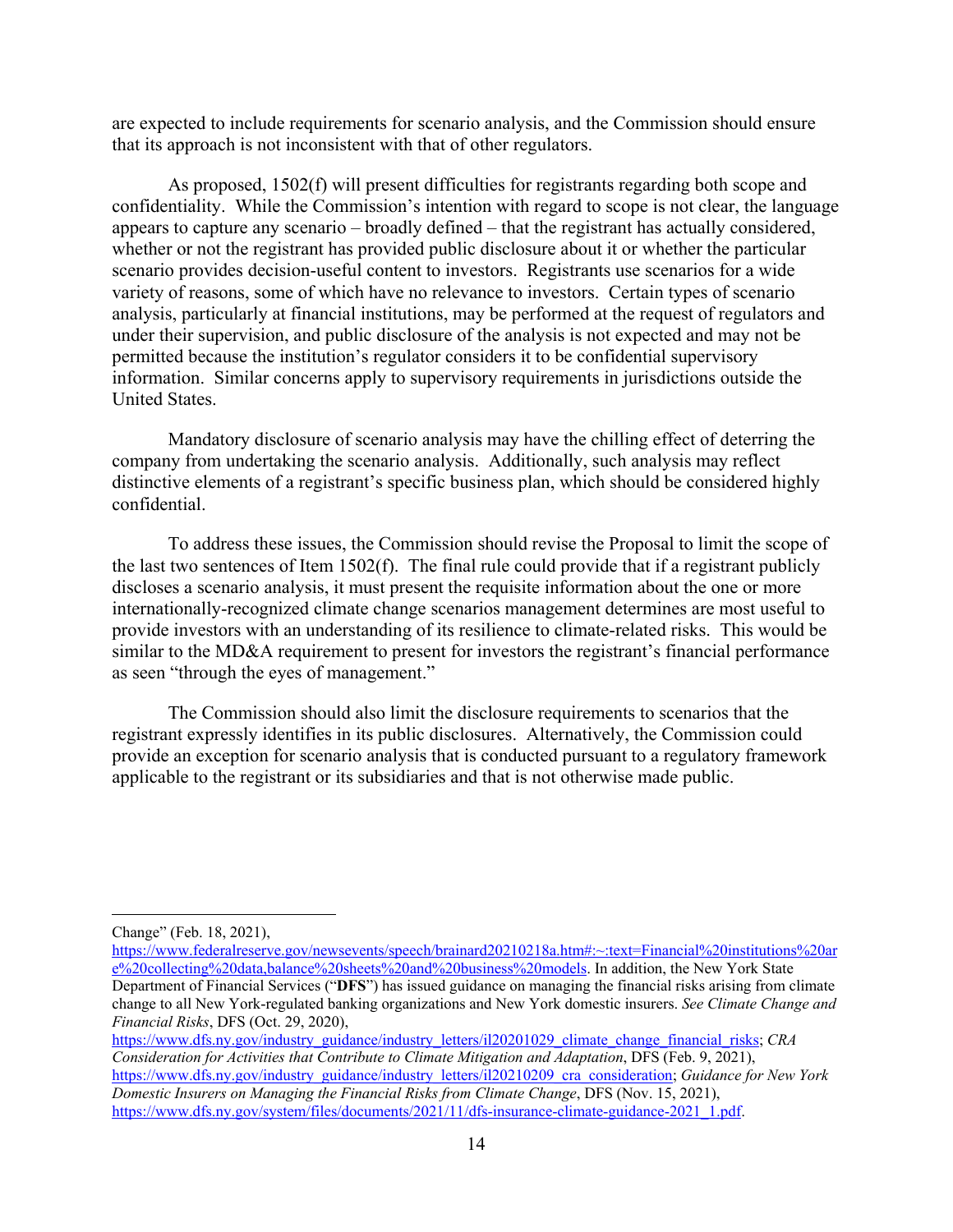#### *The Commission Should Remove the Detailed Requirement for Disclosure About Carbon Offsets*

Proposed Item 1506(b)(6) requires a registrant to disclose how it intends to meet its climate-related targets or goals, and it gives examples including reliance on purchased carbon offsets. We support this requirement and believe it is sufficient to elicit a full explanation of the registrant's strategy to achieve its announced goals.

Proposed Item 1506(d) requires additional disclosures if the registrant uses carbon offsets. We suggest that this be removed. The detailed requirement is unnecessary, and it may have undesirable effects on disclosures and on the market. Carbon offsets represent an important but clearly underdeveloped tool, as the Release acknowledges, and the Commission should be wary of chilling innovation or other unintended consequences. The specifics given in the rule are arbitrary and selective, for example in neglecting sequestration approaches and in using concepts that may become obsolete. Mandatory disclosure of carbon offset details could inflate already growing demand, affect the price and other aspects of the market, and could elicit excessive details about the registrant's own internal pricing calculations.

#### *The Commission Should Broaden the Definition of "Location"*

The Commission should broaden the definition of "Location" in the final rule to avoid unnecessarily detailed disclosure. The Proposal requires information about location (for example, location of operations subject to physical risk) and defines "Location" to mean zip code "or similar subnational postal zone or geographic location." This requirement will produce an excess of overly detailed disclosure that will not be useful for investors and that is not supported by comment or by other disclosure frameworks. The Commission should instead broaden the definition of "Location" to refer more generally to geographic region.

### **I. The Commission Should Not Require Quantitative Climate-Related Information for Periods Prior to the Rules Becoming Effective or For New Registrants**

The Proposal requires a registrant to present quantitative climate-related information for the most recently completed fiscal year and for the historical fiscal years included in the registrant's consolidated financial statements, which will require many registrants to provide three years of historical climate-related data. The Commission should revise the Proposal to clarify that quantitative climate-related information is required beginning with the first fiscal year for which the rules are effective.

Development of processes that will produce the required quantitative climate-related information will take time. Many registrants will be developing climate-related disclosure for the first time, and even those registrants that currently include some climate-related disclosure will need to revise their practices significantly to comply with the Proposal – for example, to recalculate data that was previously reported using the GHG Protocol concept of operational control. Given the novelty of the disclosure and the infrastructure and related tools required to gather such information, many registrants may find it infeasible to produce the required quantitative information for periods prior to the rules becoming effective.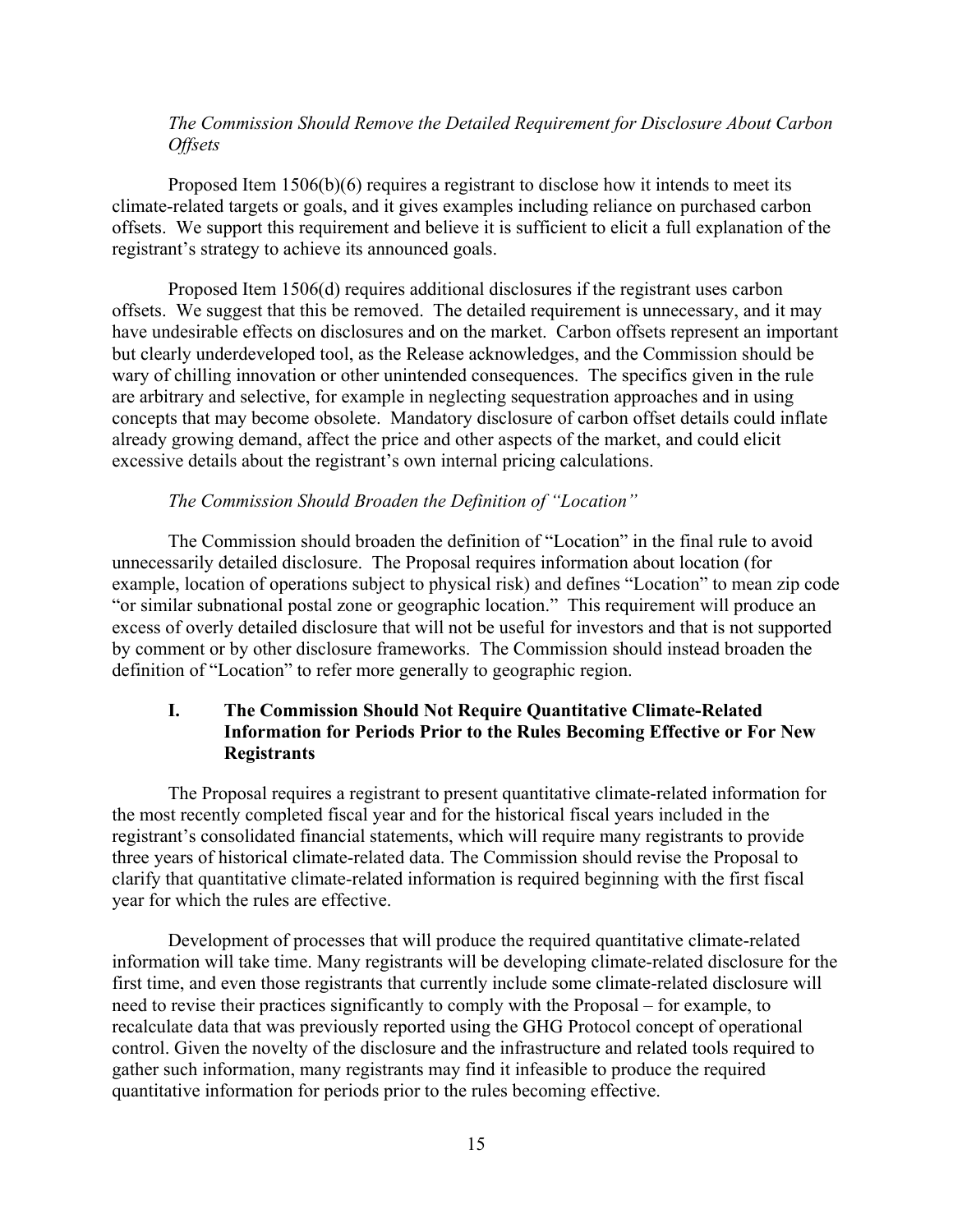The Proposal notes the availability of accommodations under Securities Act Rule 409 or Exchange Act Rule 12b-21, which allow a registrant to exclude a historical metric if the metric was not previously presented and the historical information necessary to calculate or estimate it is not reasonably available without "unreasonable effort or expense."<sup>14</sup> However, Rule 409 and Rule 12b-21 set a high standard for exclusion of such information and impose an unnecessary process, particularly with respect to the proposed note disclosure under proposed S-X Article 14. Given the complex nature of this disclosure and the effort and investment involved in its development, a revision to the Proposal to omit historical financial statement metric data for previous fiscal years would be more appropriate.

### **J. The Commission Should Provide a More Realistic Compliance Timeline**

The Proposal contains an illustrative timeline for compliance, which assumes that the final rule is adopted before the end of 2022. Under the Proposal's illustrative timeline, the first reporting period for which the new rules would apply could begin shortly after the Commission adopts the final rules. We urge the Commission to adopt final rules with a compliance timeline that is more realistic in light of the significant efforts that will be required to implement the new required disclosures.

The compliance timeline should provide for at least one year between the adoption of the final rules and the beginning of the first reporting period for which the rules apply. To properly comply with the Proposal's disclosure requirements, registrants will need to implement governance enhancements, including with respect to disclosure controls and procedures, committee structures and policy adoption. Registrants will also need to develop and expand their climate-related infrastructure and expertise, which will likely include training, hiring additional personnel and the use of consultants. Finally, registrants will need to work closely with their external auditors to apply accounting and auditing standards to climate-related financial disclosures. External auditors may need additional time to perform "dry runs" of new procedures in the quarters prior to implementation of the final rules. Unless the Commission adopts a realistic timeline, many registrants may be unable to comply with the requirements during the first reporting period.

\* \* \* \* \*

We appreciate the Commission's attention to these comments and support the Commission's initiative to propose a disclosure regime for climate-related matters. We hope the Commission will give careful consideration to the ways in which the Proposal can be improved. Our firm's Sustainability Working Group would be pleased to respond to any questions or comments and can be contacted through Nicolas Grabar at  $ngrabar@cgsh.com$ , David Lopez at dlopez@cgsh.com, Lillian Tsu at ltsu@cgsh.com and Helena Grannis at hgrannis@cgsh.com.

 $\overline{a}$ 14 17 C.F.R. § 230.409; 17 C.F.R. § 240.12b-21.